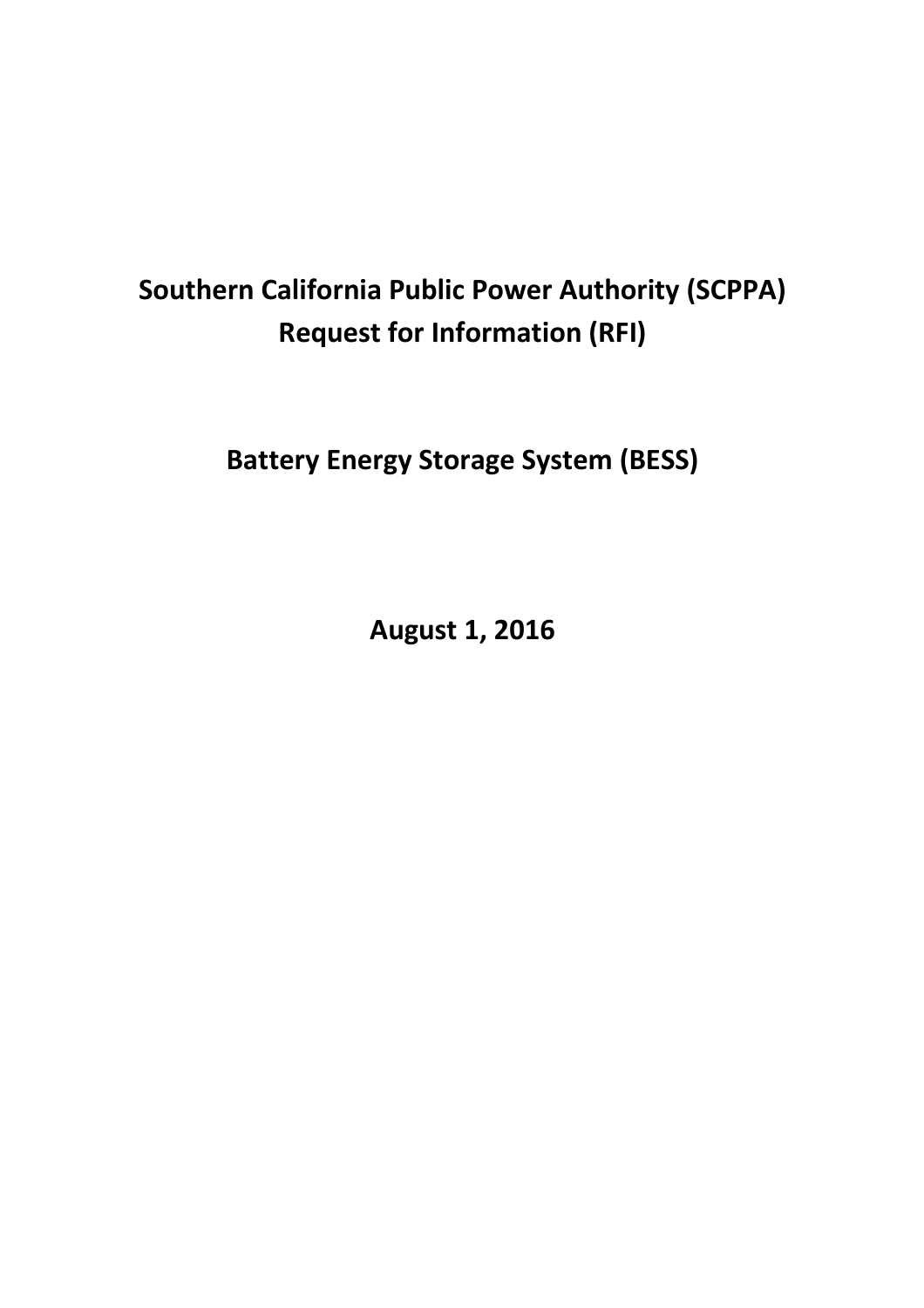#### **A. BACKGROUND**

The Los Angeles Board of Water and Power Commissioners (Board) on September 2, 2014 approved an Energy Storage Procurement Plan totaling 178 MW to comply with Assembly Bill 2514. Under the bill, the Los Angeles Department of Water and Power (LADWP) will have targets to procure grid-connected storage systems for the purpose of integrating renewable energy resources with specific and costeffective applications at all levels of the power system.

To successfully meet the Board-approved energy storage targets, LADWP is planning a Battery Energy Storage System (BESS) pilot test plant to evaluate the performance of a 100 KW lithium-ion battery system and a 100 KW flow battery system and associated controls. This test will provide LADWP's planning and engineering teams with key insights into the performance, operations and feasibility of energy storage systems.

The Southern California Public Power Authority is issuing this request for information at the request of and for the benefit of LADWP for information related to BESS. SCPPA member utilities, including LADWP, (Members) are committed to providing safe and reliable electricity to their customers.

#### **B. OBJECTIVE**

Through this request for information (RFI), Members are seeking Respondents who are capable "Turnkey Solution Providers" for an upcoming request for proposal (RFP) to design, procure, install and commission a proposed BESS pilot test plant. The BESS will be composed of a lithium-ion battery system, a flow battery system, a master site controller and associated control systems to coordinate and monitor the operation of these two types of battery systems. The duration of the pilot test is for one year and the BESS will be located outdoors adjacent to LADWP's main office (See enclosed location map).

**Disclaimer:** This RFI shall not be construed in any manner to create an obligation on the part of SCPPA or its Members to enter into any contract, or serve as a basis for any claim whatsoever for reimbursement of costs for efforts expended.

Furthermore, responding to this RFI does not commit or obligate SCPPA or its Members in any way to pay or reimburse any costs incurred by any Respondent in the preparation of any response to this RFI, or to procure or contract for services, all of which will be at the Respondent's sole expense.

Moreover, the scope of this RFI may be revised at the sole discretion of SCPPA or its Members at any time or this RFI may be withdrawn or canceled by SCPPA or its Members at any time. SCPPA and its Members reserve the right to waive formalities and to add, modify, or delete items, requirements, and terms or conditions prior to the conclusion of this RFI whenever it is deemed to be in SCPPA or its Member's best interest. SCPPA and its Members reserve the unilateral right to reject any or all responses submitted hereunder for any reason whatsoever. SCPPA or its Members shall be held free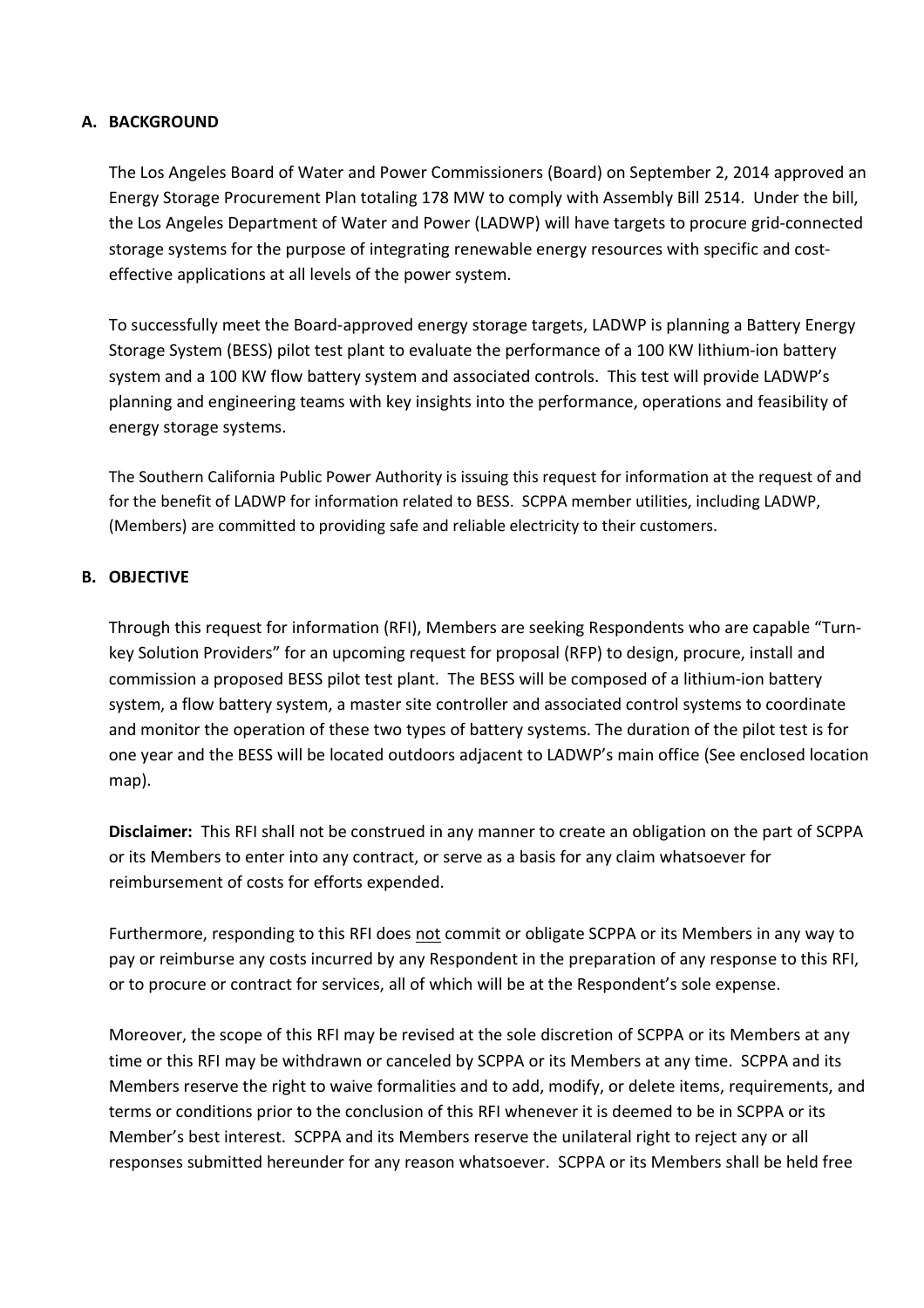from any liability resulting from the use or implied use of the information submitted in any response to this RFI.

## **This RFI is for information purposes only.**

## **C. REQUIREMENTS**

Below are the design requirements of the BESS, the envisioned control communications architecture, a summary of the control functions, and a matrix that shows the individual and simultaneously functions that the BESS will be required to perform:

- Design, procure, install and commission a BESS consisting of a lithium-ion battery system, flow battery system, master site controller and associated control systems according to specifications.
- As an alternate: Design, procure, install and commission a lithium-ion battery system, a master site controller and associated control systems according to specifications or design, procure, install and commission a flow battery system that is compatible with the specified master site controller and associated control systems.
- The lithium-ion battery system shall be rated approximately at 100kW/200 400kWh
- The flow battery system shall be rated at approximately 100kW/200 600kWh
- The master site controller shall be capable of communicating and operating with the slave controllers of each of the two battery systems.
- Provide LADWP approved remote vendor access communication channel, allowing remote access to both the site controller and respective battery management systems by vendor and LADWP
- The control system shall allow for simultaneous operation of numerous control functions. Vendor is encouraged to define exactly which control functions (Table 1) can operate simultaneously, and which can be operated as a single-function mode only.
- Control System General Requirements: Vendor equipment shall be capable of accepting LADWP specific load profiles and other data inputs, provided by electronic file transfer or similar means, to allow for the operation of the specified controls. The envisioned control communication architecture is as follows: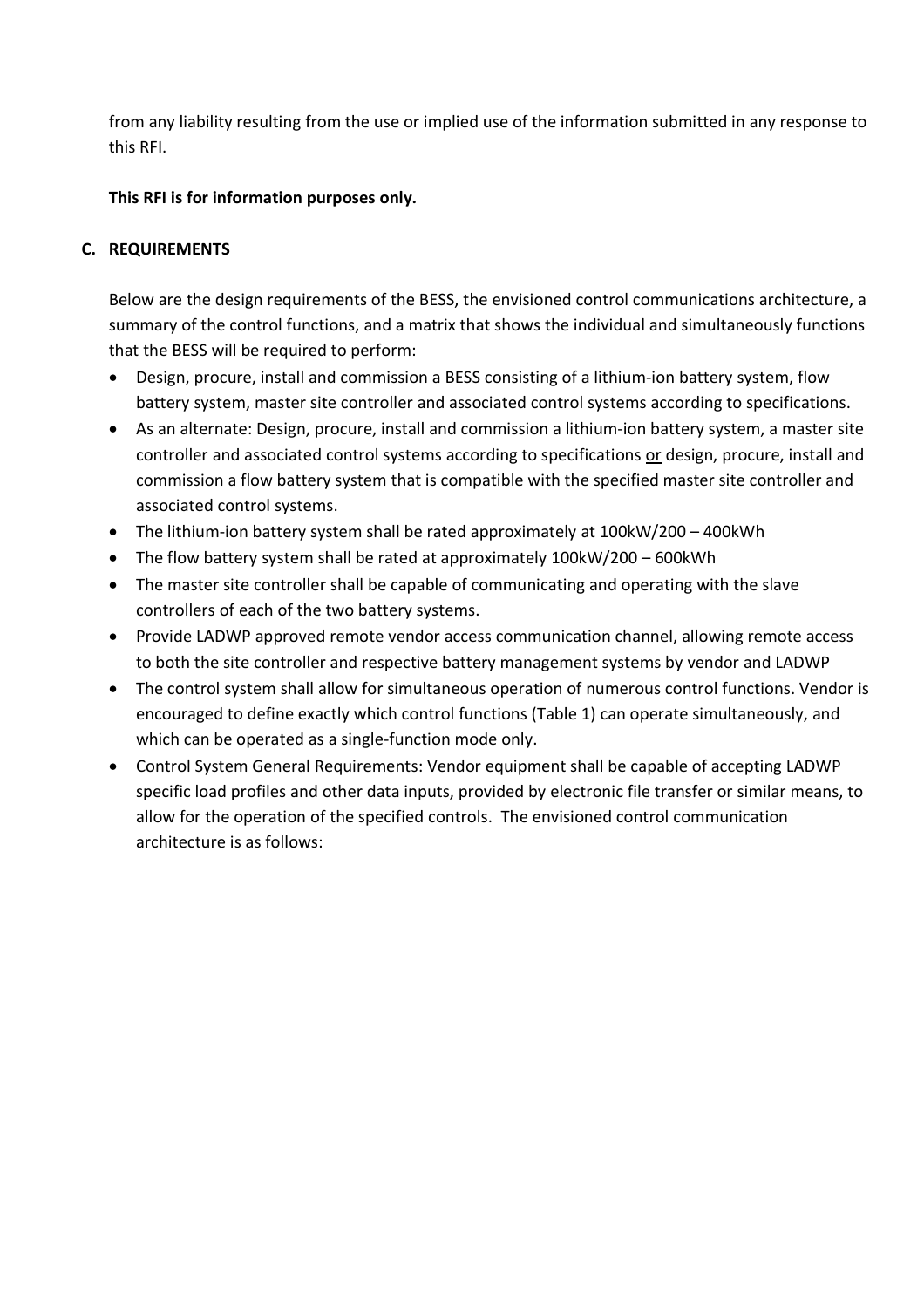

#### **Envisioned Control Communication Architecture**

| <b>Control Function</b> | <b>Brief Function Description</b>                          |
|-------------------------|------------------------------------------------------------|
| CF1: Direct             | A remote system instructs the System. This mode can be     |
| Charge $/$              | used to support general energy arbitrage, peak load        |
| Discharge               | limiting, load following, spinning reserve, and frequency  |
| Management              | regulation.                                                |
| Mode                    |                                                            |
| CF2: Scheduled          | A remote system provides the System with a specific        |
| Charge $/$              | schedule for charging and discharging. This mode may be    |
| Discharge               | used to support general energy arbitrage and other uses in |
| Management              | which the charging and discharging is known in advance.    |
| Mode                    |                                                            |
| CF3:                    | Instructs the System how to manage its own VAR output      |
| Autonomous              | relative to the local service voltage (13.2kV).            |
| Volt-Var Mode           |                                                            |
| CF4: Constant           | Instructs the System how to vary its own VAR output        |
| Power Factor            | relative to its real power output.                         |
| Mode                    |                                                            |
| CF5:                    | Instructs the System how to limit its own Watt level       |
| Autonomous              | relative to the local system frequency.                    |
| Frequency-Watt          |                                                            |
| Mode                    |                                                            |

#### **Table 1: Summary of Control Functions**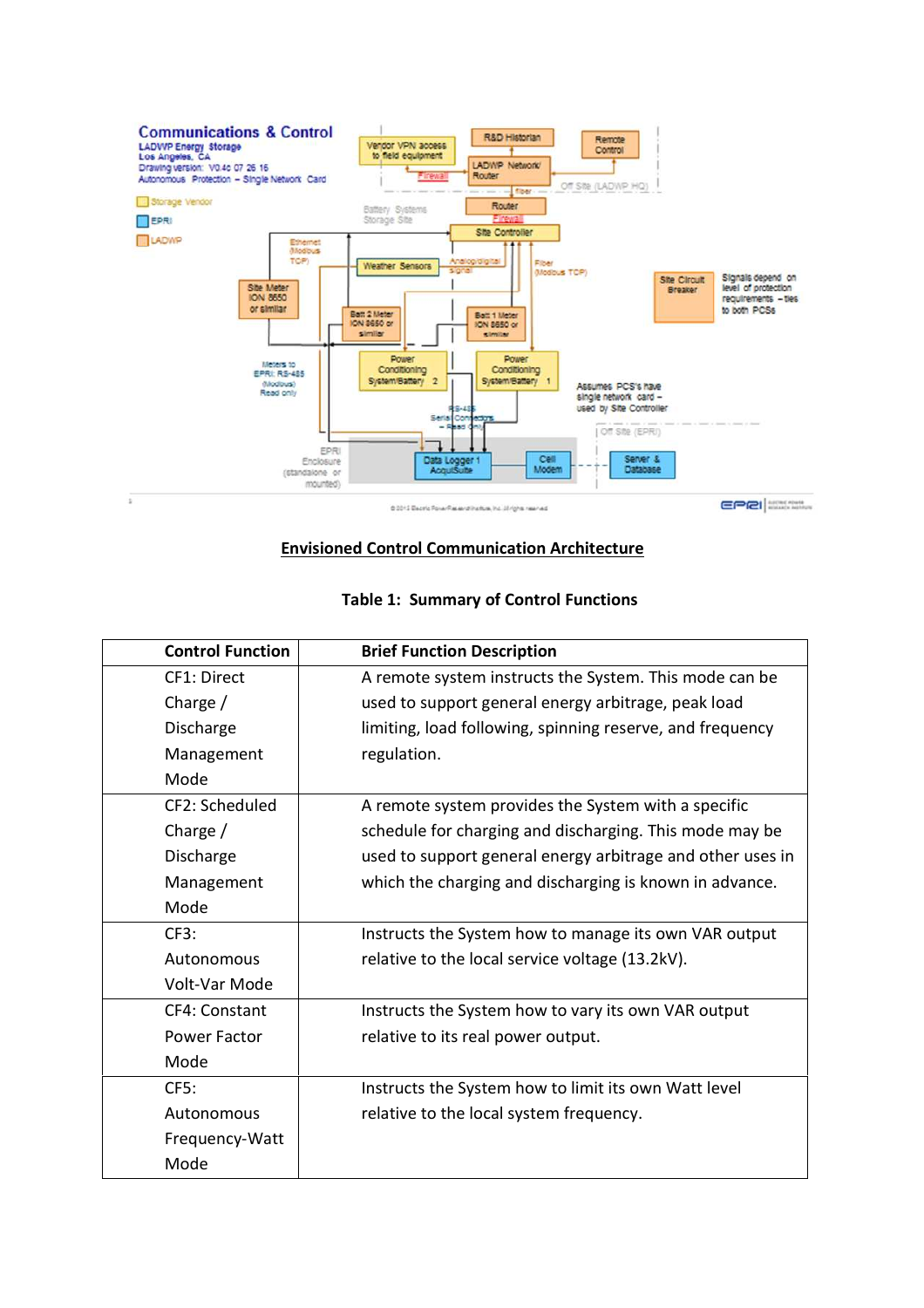| CF6:                    | Instructs the System how to limit its own Watt level        |
|-------------------------|-------------------------------------------------------------|
| Autonomous              | relative to the local system voltage.                       |
| Volt-Watt Mode          |                                                             |
| CF7: Peak               | Instructs the System how to manage its own Watt output      |
| <b>Limiting Mode</b>    | in order to prevent the power level at a point of reference |
|                         | from exceeding a given threshold.                           |
| CF8:                    | Instructs the System how to manage its own Watt             |
| Load/Generation         | input/output in order to follow (or partially follow) the   |
| <b>Following Mode</b>   | power level at a given point of reference.                  |
| CF9: Power              | Instructs the System how to dynamically modify its Watt     |
| Smoothing               | input/output in response to fast changes in the power level |
| Mode                    | at a given point of reference.                              |
| CF10: Dynamic           | Instructs the System how to provide dynamic additional      |
| <b>Reactive Current</b> | reactive current support in response to fast changes in the |
| <b>Support Mode</b>     | local system voltage.                                       |
| CF11: Dynamic           | Instructs the System how to provide dynamic real power      |
| Volt-Watt Mode          | support in response to fast changes in the local system     |
|                         | voltage.                                                    |
| CF12: Managed           | Remotely instructs the System to connect/disconnect         |
| Connect /               | to/from the grid.                                           |
| Disconnect              |                                                             |
| Function                |                                                             |
| CF13 Auto               | BESS must be capable of islanded operation                  |
| Islanding               |                                                             |

The BESS shall be capable of performing the functionality of the aforementioned CFs, individually and simultaneously according to the following matrix:

| Test#   | CF1                       | CF <sub>2</sub>           | CF <sub>3</sub> | CF4                       | CF5                       | CF <sub>6</sub>           | CF7 | CF8 | CF9                       | <b>CF10</b>               | <b>CF11</b>               | <b>CF12</b>               | <b>CF13</b> |
|---------|---------------------------|---------------------------|-----------------|---------------------------|---------------------------|---------------------------|-----|-----|---------------------------|---------------------------|---------------------------|---------------------------|-------------|
| Test 1  | $\boldsymbol{\mathsf{X}}$ | $\boldsymbol{\mathsf{X}}$ |                 | $\boldsymbol{\mathsf{X}}$ |                           |                           |     |     |                           |                           |                           | $\boldsymbol{\mathsf{x}}$ |             |
| Test 2  | $\boldsymbol{\mathsf{X}}$ | X                         |                 |                           |                           |                           | X   |     |                           |                           |                           | $\mathsf{X}$              |             |
| Test 3  |                           | $\boldsymbol{\mathsf{X}}$ |                 |                           | $\boldsymbol{\mathsf{X}}$ |                           |     |     |                           |                           |                           | $\boldsymbol{X}$          |             |
| Test 4  |                           | $\boldsymbol{\mathsf{X}}$ |                 | $\boldsymbol{\mathsf{X}}$ |                           |                           | X   | X   |                           |                           |                           | $\boldsymbol{\mathsf{X}}$ |             |
| Test 5  |                           | $\boldsymbol{\mathsf{X}}$ |                 |                           |                           |                           |     |     | $\boldsymbol{\mathsf{X}}$ |                           |                           | $\overline{\mathsf{X}}$   |             |
| Test 6  | $\boldsymbol{\mathsf{X}}$ | X                         |                 |                           |                           |                           |     |     |                           |                           | $\boldsymbol{\mathsf{X}}$ | $\boldsymbol{\mathsf{X}}$ |             |
| Test 7  |                           | $\boldsymbol{\mathsf{X}}$ | $\mathsf{X}$    |                           |                           |                           |     |     |                           |                           |                           | $\mathsf{X}$              |             |
| Test 8  |                           | $\boldsymbol{\mathsf{X}}$ |                 |                           |                           | $\boldsymbol{\mathsf{X}}$ |     |     |                           |                           |                           | $\boldsymbol{\mathsf{X}}$ |             |
| Test 9  |                           | $\boldsymbol{\mathsf{X}}$ |                 |                           |                           |                           |     |     |                           | $\boldsymbol{\mathsf{X}}$ |                           | $\mathsf{X}$              |             |
| Test 10 |                           |                           |                 |                           |                           |                           | X   |     |                           |                           | $\boldsymbol{\mathsf{x}}$ | X                         |             |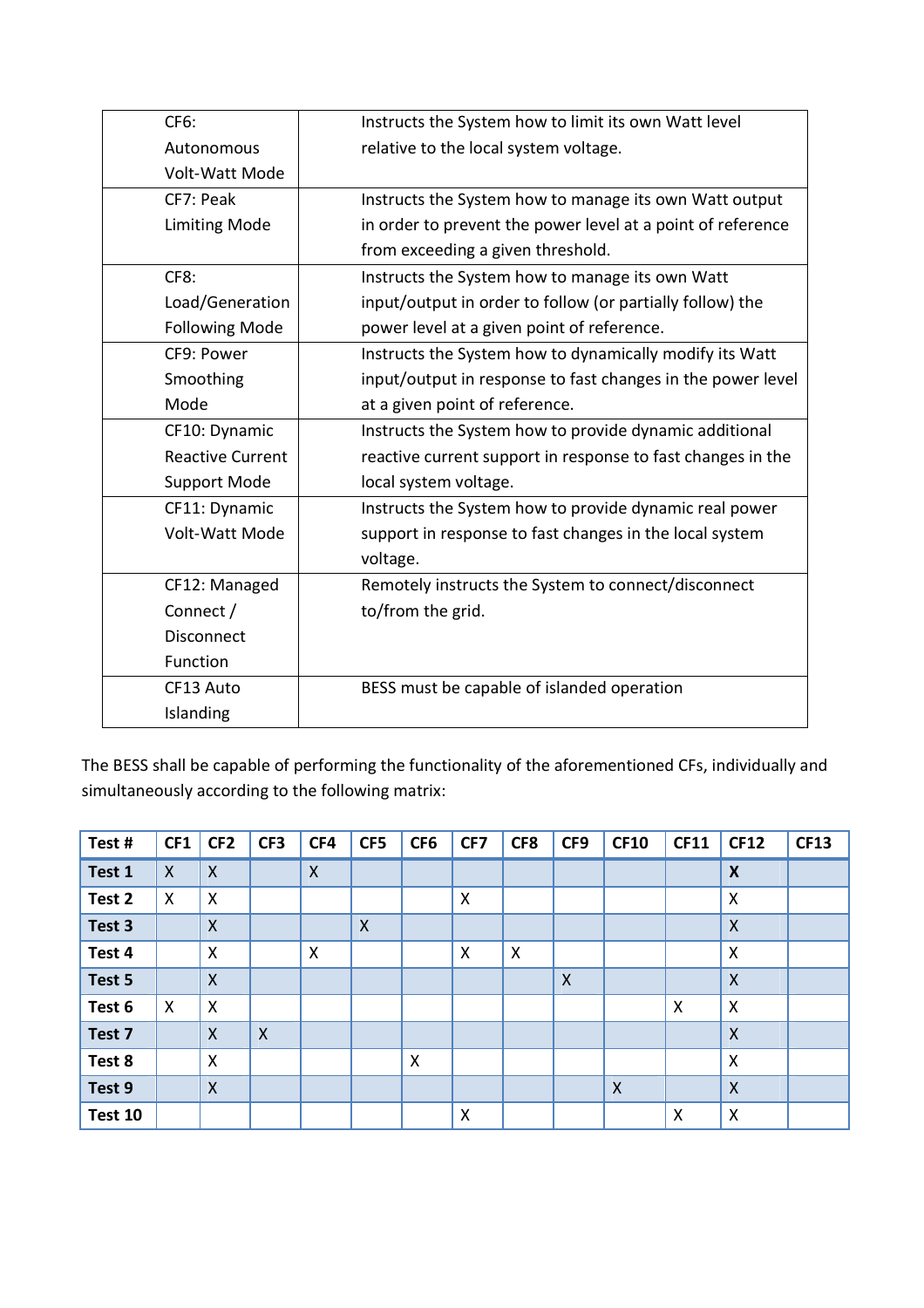The job site for the BESS pilot plant will be located at: 111 N. Hope St., Los Angeles, CA 90012 The approximate site/layout dimensions are as follows:



#### **D. KEY DATES**

SCPPA and its Members reserve the right to amend the schedule of RFI activities, as necessary. Table 2 reflects the key dates in this RFI. SCPPA and its Members encourage Respondents not to wait until the final due date to provide responses; and depending on the level of interest, may choose to keep the RFI open for an extended period or indefinitely. Should there be changes to the schedule; SCPPA will post an announcement on its website.

#### **TABLE 2**

| Event                                       | Date                    |
|---------------------------------------------|-------------------------|
| <b>RFI Released</b>                         | Monday, August 1, 2016  |
| RFI Submittals Due ASAP, but no later than  | Monday, August 29, 2016 |
| SCPPA and LADWP to review responses and     | As soon as possible     |
| potentially meet with qualified Respondents |                         |

## **E. Information Submission Delivery Requirements**

There will not be an initial Respondent's conference associated with this RFI. Clarification questions may be addressed to

Aziz Danialian at adanialian@scppa.org

One (1) hard copy of your response, including a transmittal letter with wet-ink authority signature, and any supporting documentation should be delivered no later than 4:00 pm PST on August 29, 2016 to: